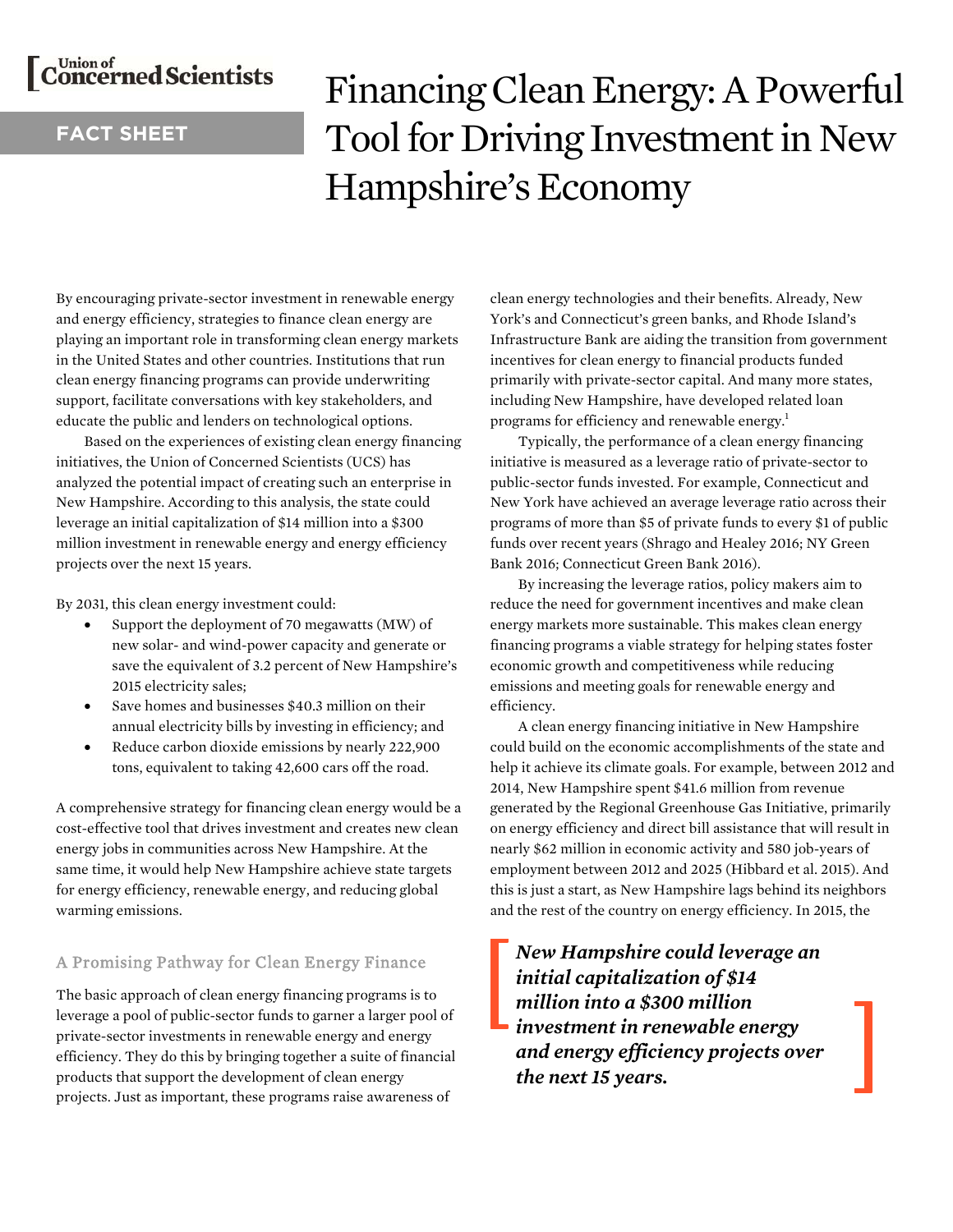American Council for an Energy Efficient Economy ranked New Hampshire  $30<sup>th</sup>$  for achieving a modest 0.59 percent reduction in electricity use from energy efficiency investments. However, the state recently adopted targets of about 1 percent per year through 2020; these rank New Hampshire  $16<sup>th</sup>$ nationally (ACEEE 2016).

New Hampshire also lags in deploying solar and wind power. With only 14 MW of installed solar capacity through October 2015, New Hampshire ranked  $36<sup>th</sup>$  with 731 solar jobs at 73 companies and  $17<sup>th</sup>$  in solar jobs per capita (Solar Foundation 2016). In 2015, the state ranked  $31<sup>st</sup>$  with 185 MW of installed wind power capacity, representing a \$380 million capital investment and avoiding an estimated 200,000 tons of carbon dioxide  $(CO<sub>2</sub>)$  (American Wind Energy Association n.d.). The wind industry employs between 100 and 500 people in New Hampshire in construction, operation and maintenance, and manufacturing, according to the American Wind Energy Association.

#### Building on Existing Clean Energy Programs in New Hampshire

New Hampshire already offers a number of financing programs and incentives to invest in energy efficiency and renewable energy. A more comprehensive approach to financing clean

energy could expand, enhance, and supplement these and future programs. Current programs and policies are administered by numerous state entities and utilities, including the following:

- The New Hampshire Community Development Finance Authority (CDFA) administers several financing programs as part of its \$9 million Clean Energy Fund, a revolving loan fund that provides financing to municipalities, nonprofits, and businesses in New Hampshire to better control their long-term energy costs by improving the energy efficiency of their buildings and adding renewable energy technologies when economically appropriate.<sup>2</sup>
- CDFA-administered programs include the Enterprise Energy Fund and the Better Buildings Program, both of which provide low-interest loans to businesses and nonprofits and the latter includes a loan-loss reserve fund (DSIRE 2016a).<sup>3</sup> The **Municipal Energy** Reduction Fund provides loans of \$5,000–\$400,000, with interest rates of 2.5–4 percent for energy efficiency improvements and alternative energy sources in municipal buildings (DSIRE 2016b). Funding for these programs has come primarily from the American Recovery and Reinvestment Act of 2009 and the Regional Greenhouse Gas Initiative.

#### FIGURE 1. Cumulative Investment Leveraged by the Clean Energy Finance Authority



*Within 15 years, a New Hampshire clean energy financing program could leverage more than \$250 million of private capital to finance renewable energy and energy efficiency projects in homes and businesses.*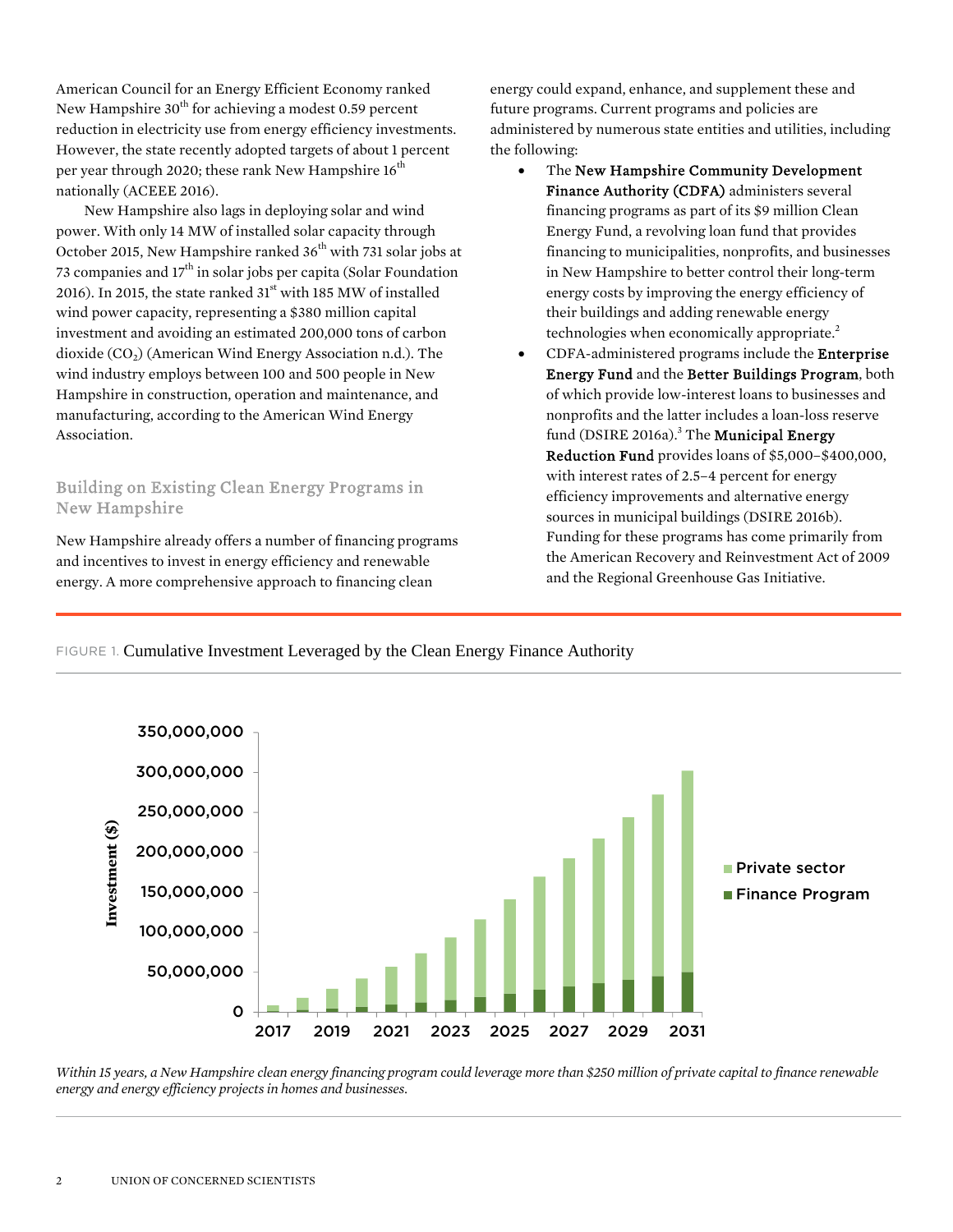

*In 2015 the Laconia Housing Authority gave their 100 year old Strafford House facility a deep energy retrofit with the help of funding from the Community Development Financing Authority. The project included comprehensive air sealing and insulation, triple pane windows, LED lighting with smart controls, low-flush toilets and a 35kW rooftop solar array. (NHCDFA)* 

- Property-Assessed Clean Energy (PACE) enabling legislation, enacted in 2010, authorized New Hampshire towns, cities, and villages to establish PACE financing districts. In 2015, a second act authorized third-party organizations to administer PACE loans and removed caps on loan funding. The Jordan Institute, a nonprofit based in Concord, administers the state's commercial-sector C-PACE program (DSIRE 2015). PACE financing has been significantly underutilized in New Hampshire because the enabling legislation does not allow such loans to precede mortgages or other loans; this is in contrast to successful programs in Connecticut and other states (Connecticut Green Bank 2016).
- New Hampshire is one of nine Northeast and Mid-Atlantic states that participate in the Regional Greenhouse Gas Initiative (RGGI), a mandatory, market-based program established in 2009 to reduce power-sector  $\rm CO_2$  emissions.<sup>4</sup> Between 2012 and 2014, New Hampshire received \$41.6 million from the sale of  $CO<sub>2</sub>$  emissions credits, with 98 percent of these funds supporting energy efficiency programs and providing direct assistance to consumers for their utility bills (Hibbard et al. 2015). Ten percent of RGGI funds are set aside to help low-income residential customers reduce their energy use (PUC n.d.a).
- All utilities in New Hampshire must offer net metering for customer-owned solar and other distributed generation systems up to one MW in size. There is an overall statewide cap of 100 MW, with 40 MW reserved for systems under 100 kilowatts (kW). Any excess generation from these systems in a month is credited to the customer's next monthly bill at the retail rate and is carried forward indefinitely.

Customers can choose to receive payment for any excess generation at the end of an annual billing period at the utilities avoided-cost rate. New Hampshire also has "virtual" net metering, which allows multiple customers to be credited to a single facility of up to one MW (NESEMC 2016). But it does not allow bill credit sharing, and all payments for net exports are made to the group host once per billing cycle. New Hampshire is undergoing a 10-month Public Utilities Commission proceeding to determine a future net metering program, with a final order due in March 2017.

- New Hampshire's Renewable Portfolio Standard (RPS) requires investor-owned utilities to acquire renewable energy credits equivalent to 24.8 percent of retail electricity sold to end-use costumers by 2025. In 2012, New Hampshire extended the RPS to include thermal technologies (e.g., hydrogen from biomass or landfill gas, ocean thermal, geothermal, solar thermal, and biomass energy systems) that begin producing energy after January 2013 (DSIRE 2016c).
- New Hampshire's Renewable Energy Fund, administered by the PUC and funded with Alternative Compliance Payments under the RPS, is a dedicated fund for renewable energy. It is used for rebate, incentive, and grant programs for residential, commercial, and industrial customers (PUC n.d.b). Since 2008, funding levels have ranged from \$1.3 million to \$19.1 million per year; the fund received \$4.2 million in 2016 (PUC 2016a). The fund has a leverage ratio of \$4 to \$5 in private-sector funds for every \$1 of public funds.
- In 2016, the New Hampshire Public Utilities Commission (PUC) established an Energy Efficiency Resource Standard (EERS) that requires the state's four major investor-owned utilities to meet cumulative energy savings targets of 3.1 percent of 2014 electricity sales and 2.25 percent of 2014 natural gas sales by 2020. The PUC also increased the state's System Benefits Charge to help fund the higher targets and increased funding for low-income programs (PUC 2016b). Under the NHSaves Program, utilities offer a

*A clean energy financing program leverages a pool of public-sector funds to garner a larger pool of privatesector investments in renewable energy and energy efficiency.*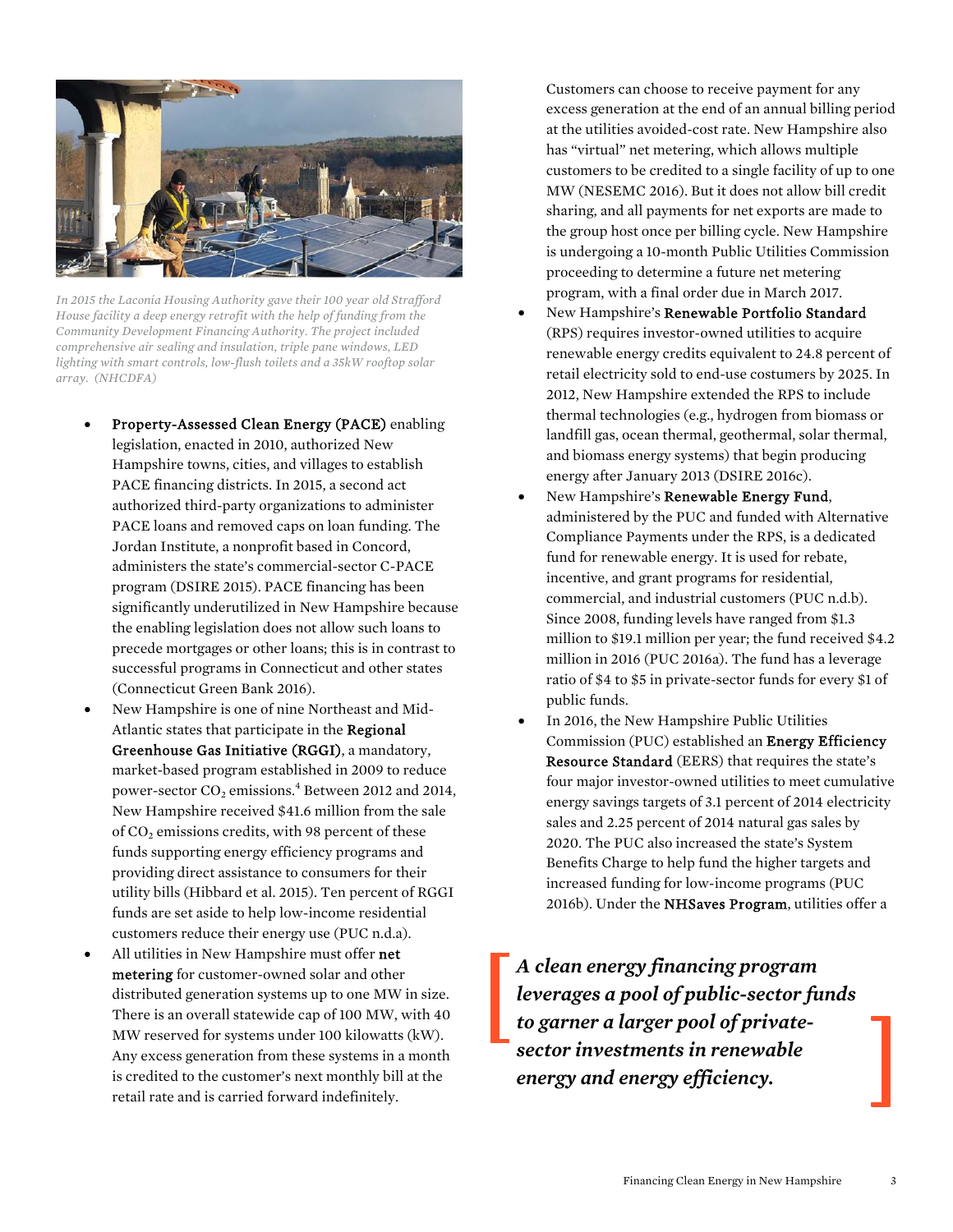variety of residential, low-income, commercial, and industrial efficiency and renewable energy loan and rebate programs. Combining these funds with RGGI proceeds, the program budget has been about \$25 million every year (EERE 2015).

 In May 2016, Governor Maggie Hassan issued an Executive Order that set new energy efficiency and renewable energy goals for state-owned facilities, including a 30 percent reduction in energy use by 2020, increasing to 40 percent by 2025 and 50 percent by 2030. New Hampshire's 2009 Climate Action Plan also set a long-term target of reducing the state's global warming emissions 80 percent below 1990 levels by 2050 across its economy (EERE n.d.).

A comprehensive financing initiative could help New Hampshire meet the state's targets for clean energy and emission reduction. Potential hosts for such an initiative include the New Hampshire Community Development Finance Authority (CDFA) and the New Hampshire Business Finance Authority (BFA). The CDFA is the state's largest provider of capital for financing energy efficiency and renewable energy loans; the BFA operates a revolving loan program for energy generation and efficiency for the agricultural and industrial sectors. In any scenario, new clean energy financing programs would need to be coordinated with these state institutions to make use of their staff knowledge and expertise. Given the great variety of resources New Hampshire already provides to stimulate clean energy investments, centralizing them under a single "clean energy finance authority" might greatly increase efficiency and public awareness of these funds.

#### The Leverage Potential of a New Hampshire Clean Energy Finance Authority

A comprehensive financing initiative in New Hampshire could supply a range of financial products that would help transform or advance clean energy markets (Rhodes, Bloustein, and Pitkin 2013):

 Credit enhancements reassure private lenders. New financing programs could offer to occupy a first-loss position or create a loan-loss reserve fund in the case of default. Both of these actions can lower a lender's perceived risks, allow loans to be issued to a wider variety of credit ratings, or assist with funding new or emerging technologies. States previously provided enhanced credit for efficiency using American Recovery and Reinvestment Act funds, but legislative changes could prevent this type of public-private finance strategy in the future.

*A comprehensive strategy for financing clean energy could help NH jump start the state's solar and efficiency industries while achieving both economic development and climate goals.* 

- Warehousing and securitization services aggregate loans and sell the collections as securities. The institution can then use the proceeds to further its programs. Several states have used the warehousing model (NASEO n.d.): Connecticut (through its C-PACE program), Pennsylvania and New York (through the Warehousing for Energy Efficiency Loans— WHEEL—program), and Oregon (through the Clean Energy Works program) (Beldon, Clemmer, and Wright 2015).<sup>5</sup>
- Direct lending involves traditional consumer or business loans for renewable energy or energy efficiency projects. The Community Development Finance Authority through its Clean Energy Fund and the New Hampshire Business Finance Authority already provide these services. A New Hampshire clean energy finance authority could make use of this expertise and further leverage these efforts.
- Structured products and other financing tools include PACE financing, state-backed leasing programs for renewables, and performance-based incentives, grants, and other support mechanisms.
- Technical expertise on such topics as underwriting support can help traditional lenders improve their knowledge of new technology investments and lower the risks.

Each of these products and services carries its own risks and benefits, of course, and an effective financing strategy may support different clean-energy market segments through different means of financing.

#### Driving Investments and Emissions Reductions under a New Hampshire Clean Energy Finance Authority

For our analysis of the impact of creating a clean energy finance authority in New Hampshire, UCS developed an illustrative example of what a program focused on saving or generating electricity could accomplish by investing in energy efficiency and renewable energy. It shows significant economic and emission reduction benefits.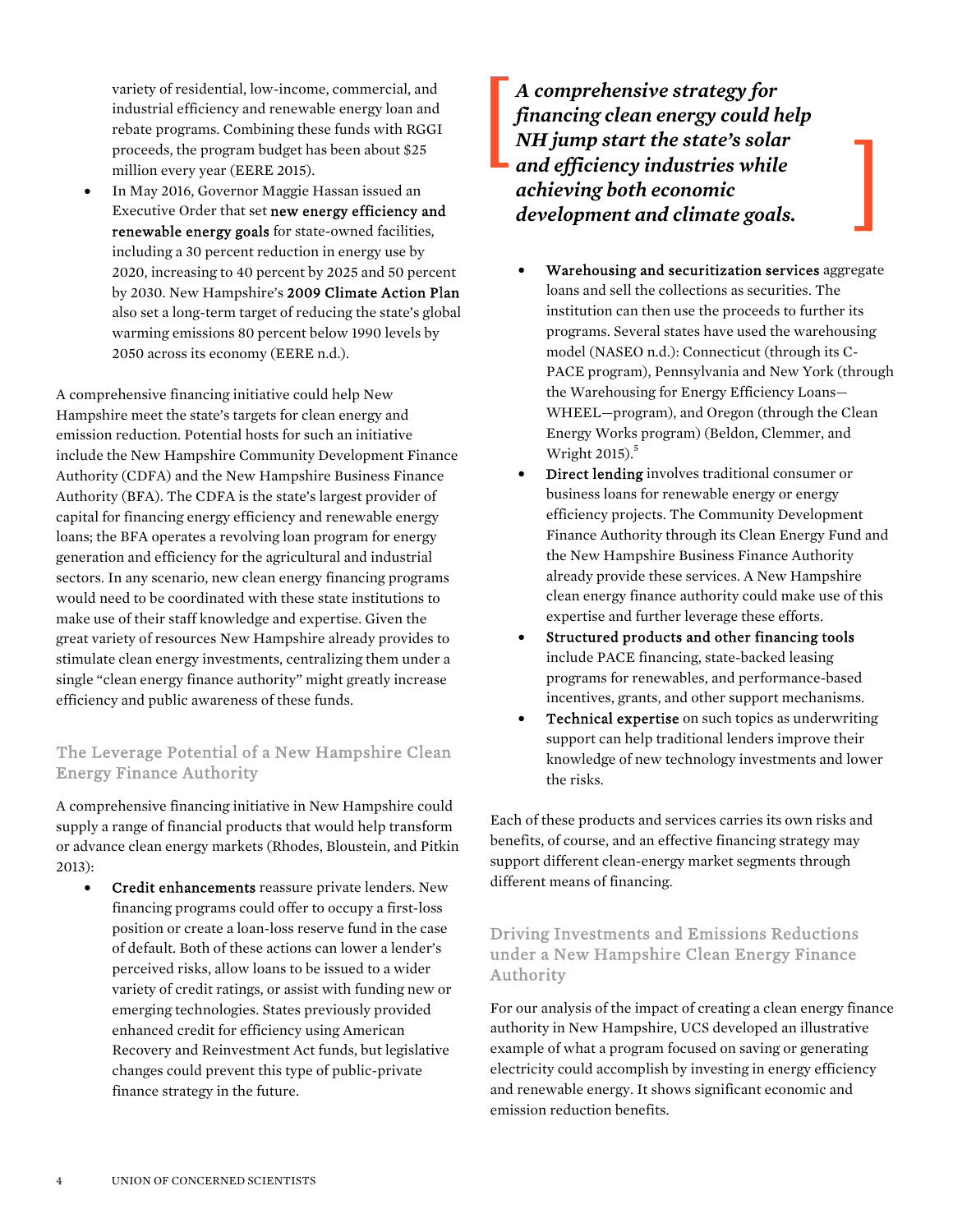We did not analyze additional technologies and sectors that could be good candidates for clean energy loan programs, such as biomass heating, energy storage, transportation, combined heat and power, and financial products for low-income and minority communities. Also, more analysis and input from stakeholders are needed to identify preferences and priorities among the possible technologies, sectors, and communities. Nevertheless, given the great variety of financing and rebates already provided to stimulate clean energy investments, improved coordination of these funds could leverage further private and even institutional investments.

We based the analysis on several assumptions about inputs, all of which reflect the experience of existing clean-energy lending programs in Connecticut, New York, Rhode Island, and elsewhere:<sup>6</sup>

- The initial capitalization for the hypothetical New Hampshire clean energy finance authority would be \$14 million, a figure derived by applying a per-capita investment ratio similar to that of New York's comprehensive green bank.
- The authority would provide direct-lending products for solar, wind, and energy efficiency programs. Because markets and financing for utility-scale wind

and solar projects are relatively mature, we allocated 40 percent of the fund to residential and commercial solar projects, 10 percent to community wind projects, and the remaining 50 percent to efficiency investments in homes and business.

- The loan term would be seven years for energy efficiency and 10 years for renewable energy; the interest rate would be 5 percent.
- Each \$1 of public funding would leverage \$5 of privatesector funding for energy efficiency and renewable energy projects.

By structuring the program as a revolving loan fund, with loan repayments regularly returned to the program to fund additional projects, we estimate that the annual impact would increase each year. Over 15 years, a clean energy finance authority in New Hampshire with an initial \$14 million in public funds could lend more than \$50 million to projects, while leveraging more than \$250 million in private sector funding, for a total investment of more than \$300 million (Figure 1). In other words, homes and businesses would cover almost all of the upfront investment costs by repaying loans to financial institutions that are involved with the program.

FIGURE 2. Cumulative Energy Efficiency Savings and Renewable Generation Added under the New Hampshire Clean Energy Finance Authority



*Over 15 years, investments from a clean energy financing authority would generate or save 355 GWh of electricity through renewable energy and energy efficiency projects. This is equivalent to 3.2 percent of New Hampshire's 2015 electricity sales.*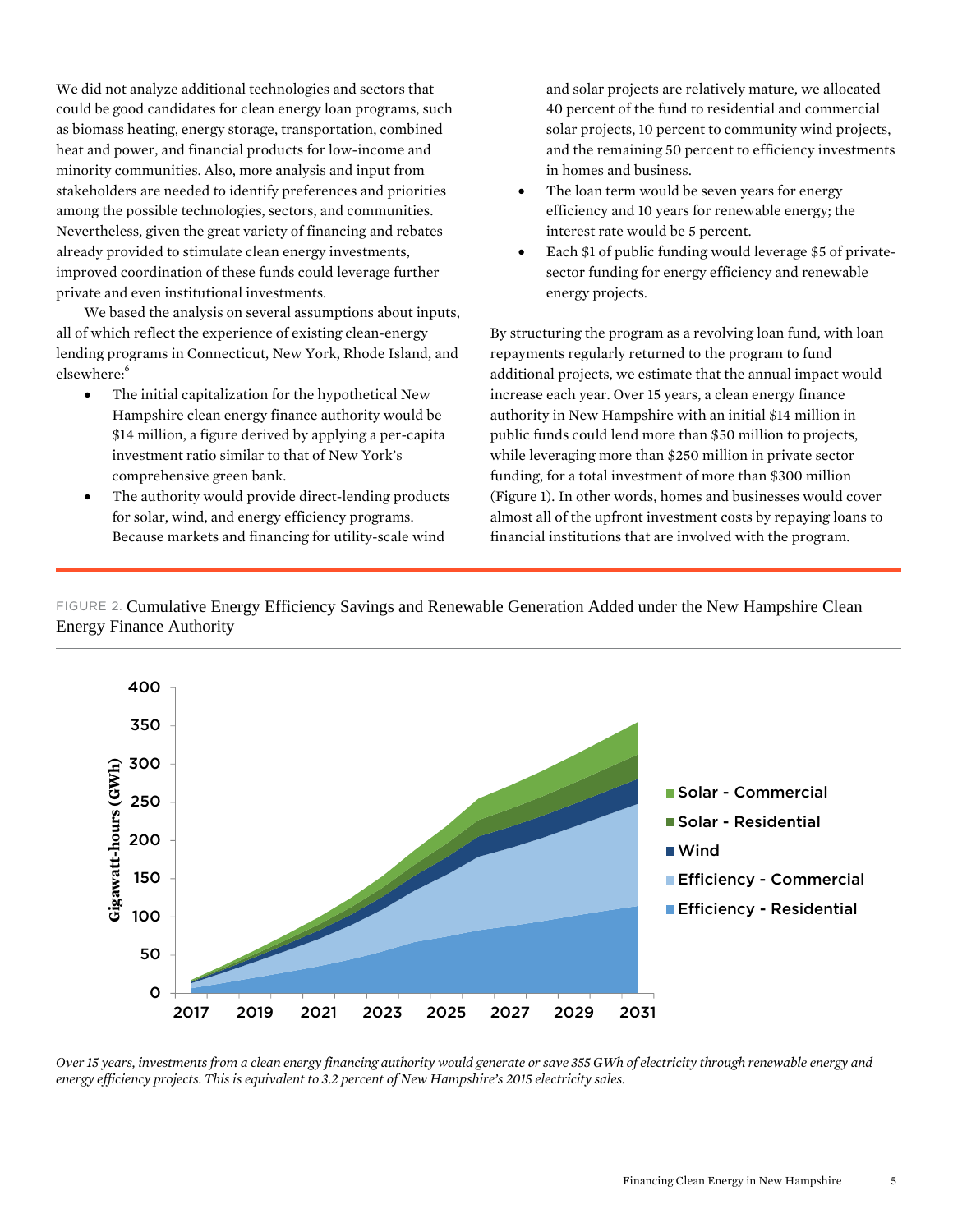

FIGURE 3. Cumulative Wind and Solar Capacity under the New Hampshire Clean Energy Finance Authority

*By deploying a suite of financial products, a New Hampshire clean energy finance authority could support 70 MW of wind and solar power by 2031.*

The resources built with the support of clean energy financing would be substantial. After 15 years of operation, investments would rise to the point where new energy efficiency and renewable energy resources would generate or save 355 Gigawatt hours (GWh) each year, equivalent to 3.2 percent of New Hampshire's 2015 electricity sales (Figure 2). The investments would lead to 248 GWh of efficiency savings, lowering consumer electricity bills an estimated \$40.3 million annually by 2031, based on 2015 average retail electricity prices (US EIA 2016).

Through these energy efficiency and renewable energy resources, New Hampshire would avoid about 222,900 tons of carbon dioxide emissions by 2031. This would be equivalent to taking roughly 42,600 cars off the road, making an important contribution to New Hampshire's carbon reduction goals.

 The authority could also support the development of 70 MW of new solar and wind capacity over the next 15 years (Figure 3).

#### Conclusion

A comprehensive clean energy financing strategy in New Hampshire could be an effective tool for expanding and enhancing existing programs and policies, while leveraging additional private-sector investment, increasing the

sustainability of clean energy markets, and improving access to clean energy in low-income and minority communities. Potential institutions that could be expanded to host or coordinate a clean energy financing initiative include the New Hampshire Community Development Finance Authority and the New Hampshire Business Finance Authority.

If New Hampshire decides to pursue a comprehensive approach to finance clean energy, key stakeholders such as existing program managers, utilities, lenders, and communities across the state should engage in a dialogue to set its goals and priorities. Adding a greater focus on financing to New Hampshire's clean energy programs could be an effective strategy for helping the state reach its long-term goals for clean energy, carbon reduction, and economic development.

*An expanded clean energy financing initiative in New Hampshire could save homes and businesses \$33 million on their annual electricity bills by investing in energy efficiency.*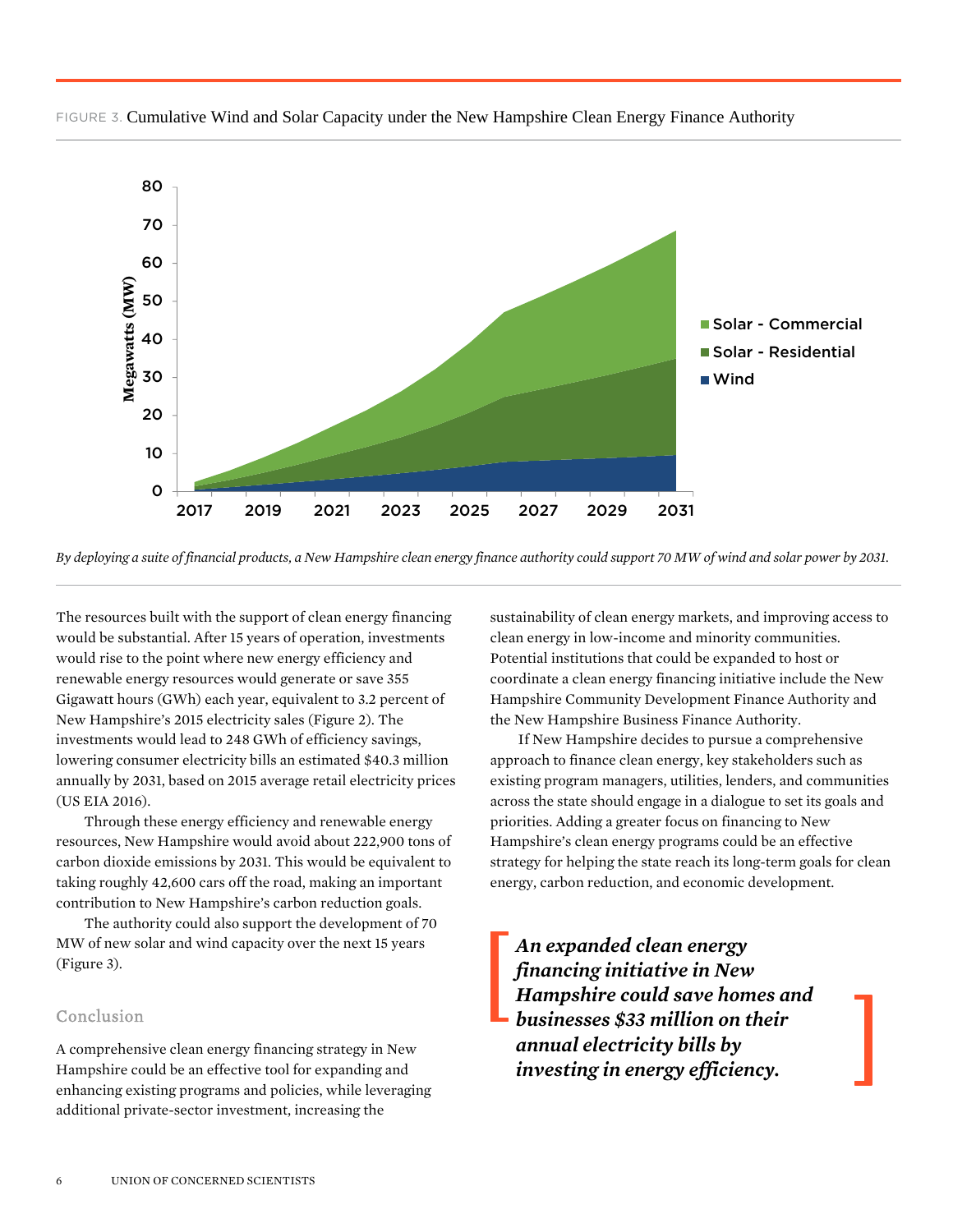Steve Clemmer is the director of energy research and analysis with the UCS Climate & Energy Program. **Kathryn Wright** and Ryan Cook are consultants for the Meister Consultants Group.

This report was made possible by the generous support of UCS members. The authors would like to thank our external reviewers for their thoughtful and rigorous reviews of the report: Taylor Caswell (Community Development Finance Authority), Kate Epsen (New Hampshire Sustainable Energy Association), Joseph Harrison (Community Development Finance Authority), and Michael Trahan (Northeast Solar Energy Market Coalition). We would also like to thank UCS staff members who made important contributions to the report, including Andrew Klein and Jeremy Richardson. The opinions expressed herein do not necessary reflect those of the individuals and organizations who reviewed the report. The Union of Concerned Scientists bears sole responsibility for the report's content.

#### ENDNOTES

- 1 *For further details, see: Financing Clean Energy: Cost-effective Tools for State Compliance with the Clean Power Plan (Belden, Clemmer, and Wright 2015).*
- 2 *For more information on the Clean Energy Fund, see*: www.nhcdfa.org/energy.
- 3 *For more information on the Enterprise Energy Fund, see*: www.nhcdfa.org/energy/eef. *For more information on the Better Buildings Program, see*: www.nhcdfa.org/energy/better\_buildings.
- 4 *For more information on the RGGI, see*: www.rggi.org/rggi?
- 5 *For more information on Clean Energy Works, see*: http://energy.gov/eere/better-buildings-neighborhoodprogram/portland-shows-how-clean-energy-works.
- 6 *For a more detailed discussion of methodology, please see the companion document Quantitative Methodology Description*: www.ucsusa.org/greenbanksmethodology

#### **REFERENCES**

- American Council for an Energy-Efficient Economy (ACEEE). 2016. The state energy efficiency scorecard. Online at *http://aceee.org/ state-policy/scorecard*, accessed October 26, 2016.
- American Wind Energy Association. No date. New Hampshire wind energy. Online at *http://awea.files.cms- plus.com/FileDownloads/ pdfs/New%20Hampshire.pdf*, accessed October 28, 2016.
- Belden, A., S. Clemmer, and K. Wright. 2015. Financing clean energy: Cost-effective tools for state compliance with the clean power plan. Cambridge, MA: Union of Concerned Scientists. Online at *www. ucsusa.org/sites/default/files/attach/2015/07/financing-cleanenergy.pdf*, accessed October 24, 2016.
- Connecticut Green Bank. 2016. Pacesetters: Accelerating the growth of Connecticut's C-PACE financing program. Q2. Online at *www. ctgreenbank.com/wp-content/uploads/2016/08/Pacesetters-MWR-Q2-081916.pdf*, accessed October 27, 2016.
- Database of State Incentives for Renewables and Efficiency (DSIRE) (2016a). Enterprise Energy Fund Loans. Online at *http://programs. dsireusa.org/system/program/detail/3969*, accessed October 29, 2016.
- Database of State Incentives for Renewables and Efficiency (DSIRE) (2016b). Municipal Energy Reduction Fund. Online at *http:// programs.dsireusa.org/system/program/detail/3970*, accessed October 29, 2016.
- Database of State Incentives for Renewables and Efficiency (DSIRE) (2016c). Renewable Portfolio Standard. Online at *http:// programs.dsireusa.org/system/program/detail/2523*, accessed October 29, 2016.
- Database of State Incentives for Renewables and Efficiency (DSIRE) (2015). Local Option - Energy Efficiency & Clean Energy Districts. Online at *http://programs.dsireusa.org/system/program/detail/ 4252*, accessed October 29, 2016.

Hibbard, P. J, A.M. Okie, S.F. Tierney, and P.G. Darling. 2015. The economic impacts of the Regional Greenhouse Gas Initiative on nine Northeast and Mid-Atlantic states. Analysis Group. Online at *www.nrcm.org/wp-content/uploads/2013/10/RGGIreportJuly2015 .pdf*, accessed October 27, 2016.

National Association of State Energy Officials (NASEO). No date. Warehouse for Energy Efficient Loans (WHEEL). Online at *http://www.naseo.org/wheel*, accessed November 11, 2016.

- New Hampshire Public Utilities Commission (PUC). No date a. Greenhouse Gas Emissions Reduction Fund (GHGERF). Online at *www.puc.state.nh.us/sustainable%20energy/GHGERF.htm*, accessed October 29, 2016.
- New Hampshire Public Utilities Commission (PUC). No date b. Renewable Energy Fund (GHGERF). Online at *www.puc.state.nh .us/sustainable%20energy/RenewableEnergyFund.html*, accessed October 29, 2016.
- New Hampshire Public Utilities Commission (PUC). 2016a. New Hampshire Renewable Energy Fund Annual Report. Concord, NH: New Hampshire Public Utilities Commission. Online at *www.puc. state.nh.us/sustainable%20energy/Renewable%20Energy%20Fund/2 016%20REF%20Report%20to%20Legislature%20FINAL%202016- 09-30.pdf*, accessed October 29, 2016.
- New Hampshire Public Utilities Commission (PUC). 2016b. DE 15-137 Gas and electric utilities, Energy Efficiency Resource Standard order approving settlement agreement, Order No. 25,932. Online at *www.puc.nh.gov/Regulatory/Orders/2016orders/25932e.pdf*, accessed October 29, 2016.
- Northeast Solar Energy Market Coalition (NESEMC). 2016. New Hampshire solar policy survey. Online at *nesemc.com/resources/ policies/by\_state/NESEMC%20Solar%20Policy%20Survey%20- %20New%20Hampshire.pdf*, accessed November 4, 2016.
- NY Green Bank. 2016. NY Green Bank: Metrics, reporting & evaluation: Quarterly report No. 7 (through March 31, 2016). Online at *https:// greenbank.ny.gov/-/media/greenbanknew/files/2016-Quarterly-March.PDF*, accessed October 27, 2016.
- Rhodes, J., S. Bloustein, and J. Pitkin. 2013. Introducing the New York Green Bank. Presentation at the NYS Public Service Commission Technical Conference, Albany, New York, October 15. Online at *www3.dps.ny.gov/W/PSCWeb.nsf/96f0fec0b45a3c6485257688006a70 1a/b6a97b434191050d85257be90047f6af/\$FILE/Introducing%20NY %20Green%20Bank.pdf*, accessed September 30, 2015.
- Shrago, E. and B. Healey. 2016. Personal communication with the author, September 20. Eric Shrago is director of operations of the Connecticut Green Bank; Ben Healey is director of the Connecticut Green Bank.
- Solar Foundation. 2016. National solar jobs census. Washington, DC. Online at *www.thesolarfoundation.org/national-solar-jobs-census-2015*, accessed September 30, 2016.